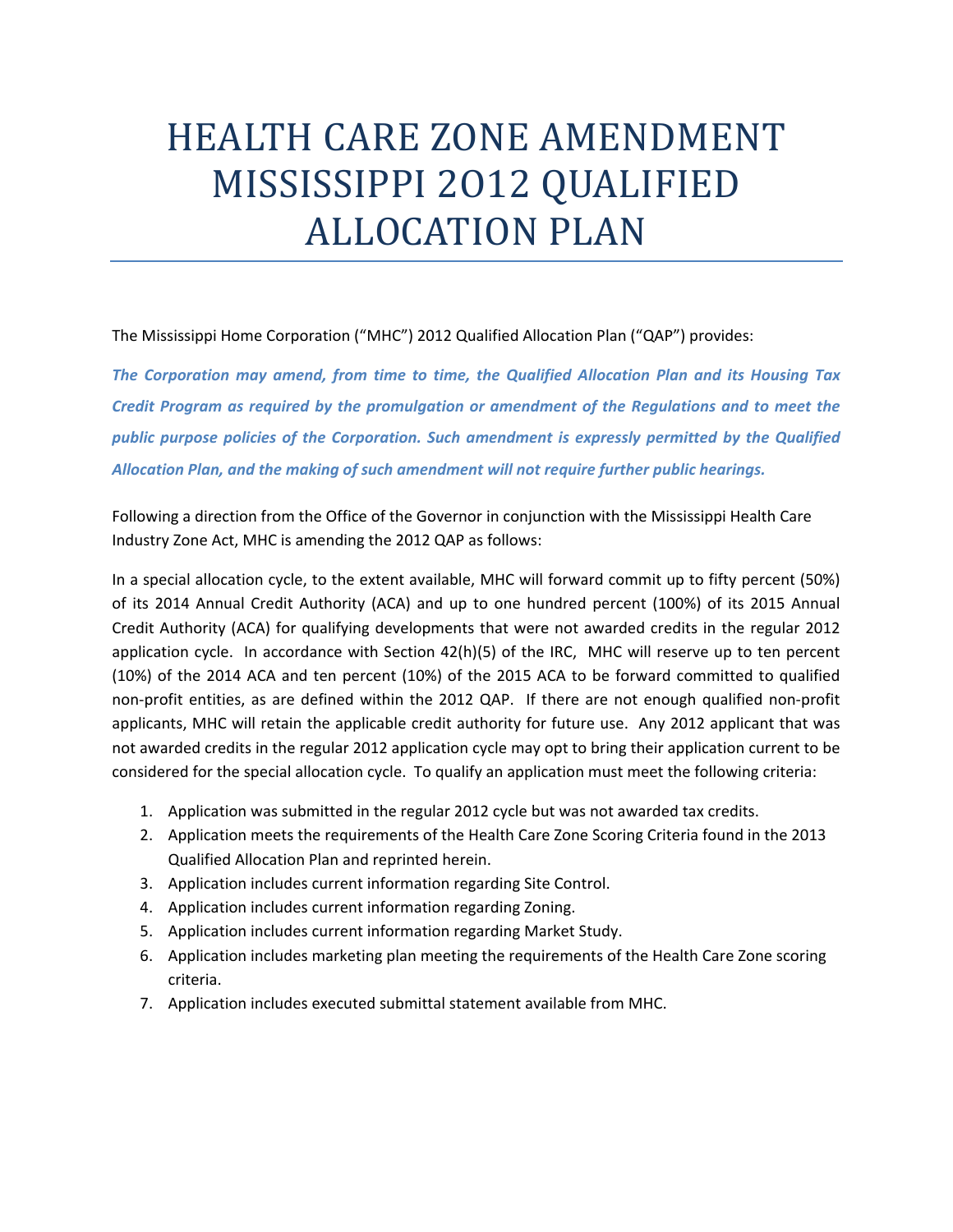The Health Care Zone scoring criteria provides as follows:

*Developments must be located within a county which has certificates of need of more than three hundred and seventy‐five (375) acute care hospital beds. The counties that currently have more than 375 acute care beds are Lee, Lauderdale, Rankin, Hinds, Forrest, Jackson, and Harrison. Additionally, DeSoto County will be eligible for this scoring category and the Health Care Zone set‐aside.*

Developments may also locate in a county that has less than 375 acute care hospital beds so long as *the county's health care zone has a master plan from an AICP certified planner (American Institute of Certified Planners) with experience working in Mississippi. Applicants must provide certification that a master plan is in place or has been commissioned for these counties from Mr. Tray Hairston, Associate Counsel and Policy Advisor for Economic Development for the Governor. If a master plan has been commissioned and is not yet in place, applicants must provide a second certification to Mr. Tray* Hairston no later than May 31, 2013 that such master plan has been approved and is in place. Failure to provide a second certification by this date may subject the applicant to the penalties found herein.

*All proposed developments must be located within a 5 five mile radius of a qualifying health care facility, as described in the paragraphs above. Applicants must contact Dr. Ben Mokry for a map which identifies the proposed development's location within a 5 mile radius of the acute care hospital facility. The market study must address housing priority for this specialized need. Applicants must include a specified marketing plan that identifies how they will target qualified medical professional personnel for the development.*

All submittals must be received by MHC between 9:00 a.m. on Monday, March 11, 2013 and 2:00 p.m. on Friday March 15. No submittals will be accepted after 2:00 p.m. on March 15, 2013. MHC will make awards within 30 days of the submission deadline.

Applicants will maintain the score they received in the regular 2012 cycle. Awards will be made based on the 2012 score as well as a review of the required documentation. MHC will NOT re‐score the applications.

All applicants must agree to begin construction no later than May 31, 2013. Any applicant that does not meet the May 31 deadline will pay a penalty of one percent (1%) of the ten year credit amount each month until construction begins. Penalties will be assessed on June 1, July 1, and August 1, 2013. If construction is not started by September 1, 2013 the credits will be recaptured by MHC for use in a future cycle.